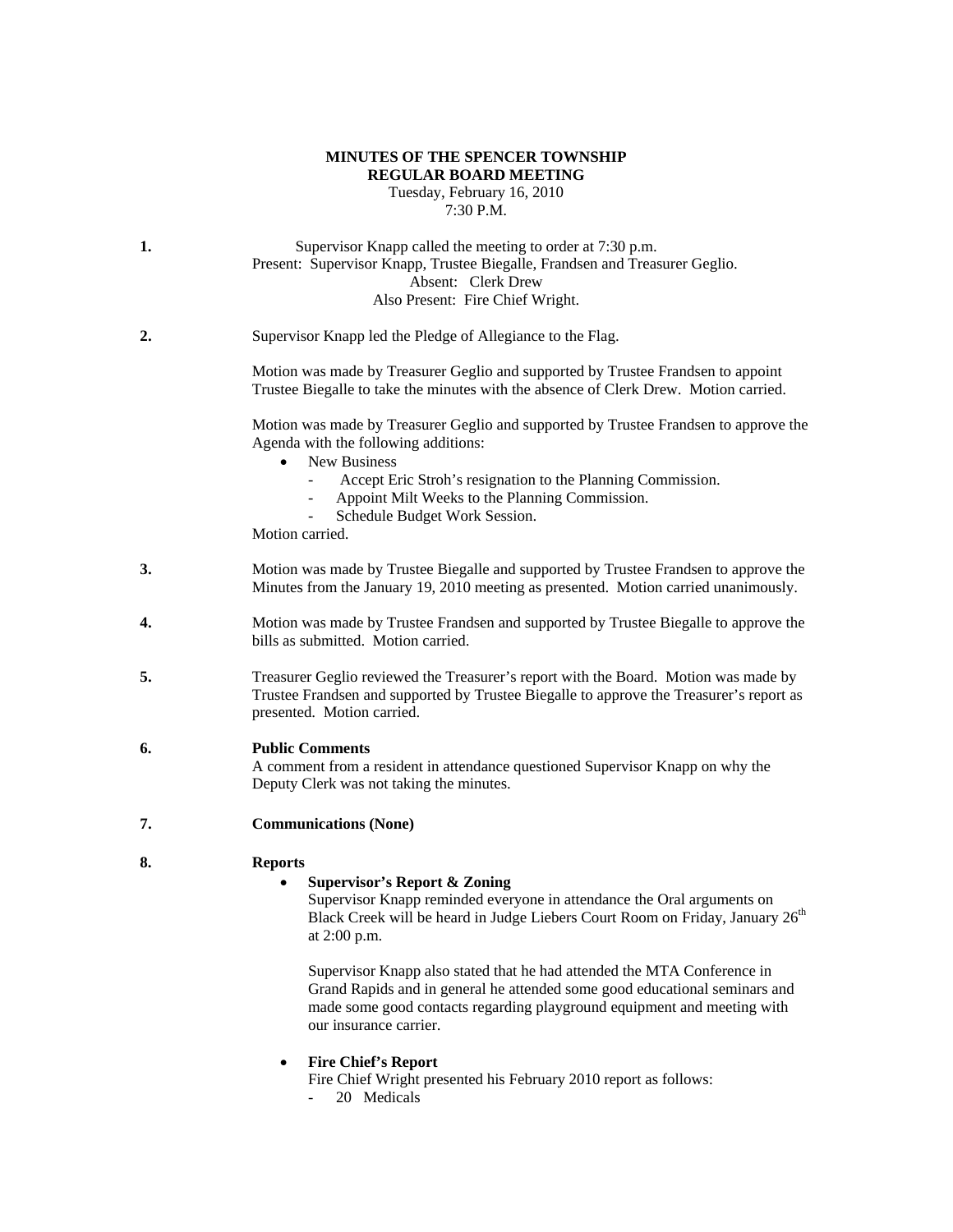- 01 PD Accident
- 01 PI Accident

-

01 Assist to Montcalm Twp Fire Department

Maryellen Marvin is taking a "Maternity Leave of Absence" as of Feb.  $7<sup>th</sup>$ 

Chief Wright recommended the appointment of Bill Gulembo as a probationary Fire Fighter. Motion was made by Treasurer Geglio and supported by Trustee Frandsen to appoint Bill Gulembo as a probationary Fire Fighter pursuant to the passing of a physical and receiving his driving record. Motion carried.

A presentation was made to the Board from the fire department to buy the following equipment:

- Simulation kit for medical training…. \$715.00
- Automated blood pressure cuff… \$ 148.00
- Soft stretcher for rescue truck..... \$ 162.00

Motion was made by Treasurer Geglio and supported by Trustee Frandsen to approve the purchase of the above mentioned equipment. Motion carried. Additional equipment:

- (6) Tires for Rescue #13…\$ 113.00/ea.

Motion was made by Trustee Biegalle and supported by Trustee Frandsen to approve the purchase of (6) tires through the State bidding process in the amount of \$113.00/ea. Motion carried.

Chief Wright submitted a letter to the Board regarding a personnel matter within the Fire Department. Discussion followed. Motion was made by Trustee Frandsen and supported by Trustee Biegalle instructing the Fire Chief to write a letter to the firefighter regarding specific attendance issues. Motion carried.  $Ayes - 3$  Nays – 0 Abstain – 1 Absent – 1

Treasurer Geglio stated that the Fire Department Walmart credit card issue has been resolved with new cards being issued.

#### • **Planning and Zoning Report**

Treasurer Geglio reviewed the quarterly meeting.

- AT&T Cell phone tower
- FBI and Kent County plan a new target range at the honor camp. Discussion followed.

#### • **Library Report**

Librarian Helen was asked to give the monthly Library Report.

- **Circulation** 
	- 1681 people visited the Library in January
	- 3436 items were circulated in January
- **Programs** 
	- Let It Snow Reading Club
	- Pajama story times
- Friends of the Library

Next meeting is Thursday, March 4<sup>th</sup> at 7p.m.

A new policy will be starting area-wide regarding the Cooperative and the returning of Library books to KDL.

#### **9. Old Business (None)**

**10. New Business**